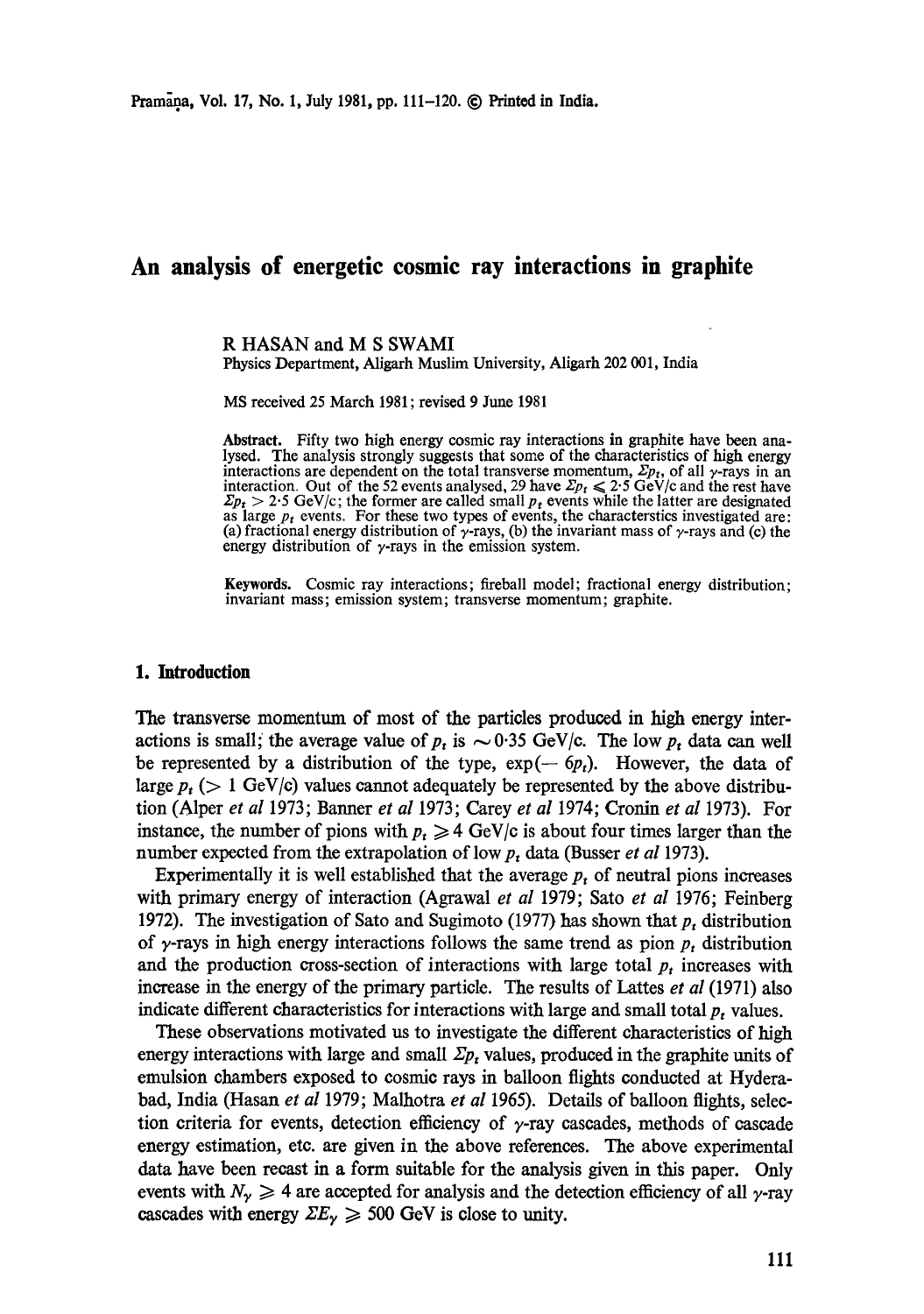# 112 *R Hasan and M S Swami*

The data of the above references yielded 52 high energy interactions induced by primary cosmic rays in the graphite producing units of the emulsion chambers. The average energy of the primary is  $\sim 2 \times 10^4$  GeV. For convenience, the interactions are divided into two groups according to the total transverse momentum  $\sum p_i$  of all y-rays observed in each interaction. The interaction with  $\sum p_i \leq$ 2.5 GeV/c are classified as small  $p_t$  events while those with  $\mathbb{Z}p_t > 2.5$  GeV/c are termed as large  $p_t$  events. For these two groups of events, the transverse momentum distribution of  $\gamma$ -rays, the fractional energy distribution of  $\gamma$ -rays, the invariant mass of  $\gamma$ -rays and the energy distribution of  $\gamma$ -rays in the emission system are investigated and presented.

#### **2. Experimental data**

The data on  $\gamma$ -ray multiplicity  $N_{\gamma}$ , the total  $\gamma$ -ray energy  $\Sigma E_{\gamma}$ , the total  $\gamma$ -ray transverse momentum  $\mathbb{Z}p_t$ , the invariant mass  $M_\gamma$  of  $\gamma$ -rays and the average energy of  $\gamma$ -rays. in the emission system for each event are given in tables 1 and 2. Tables 1 and 2



Figure 1. Transverse momentum flow diagram for large and small  $p_t$  events.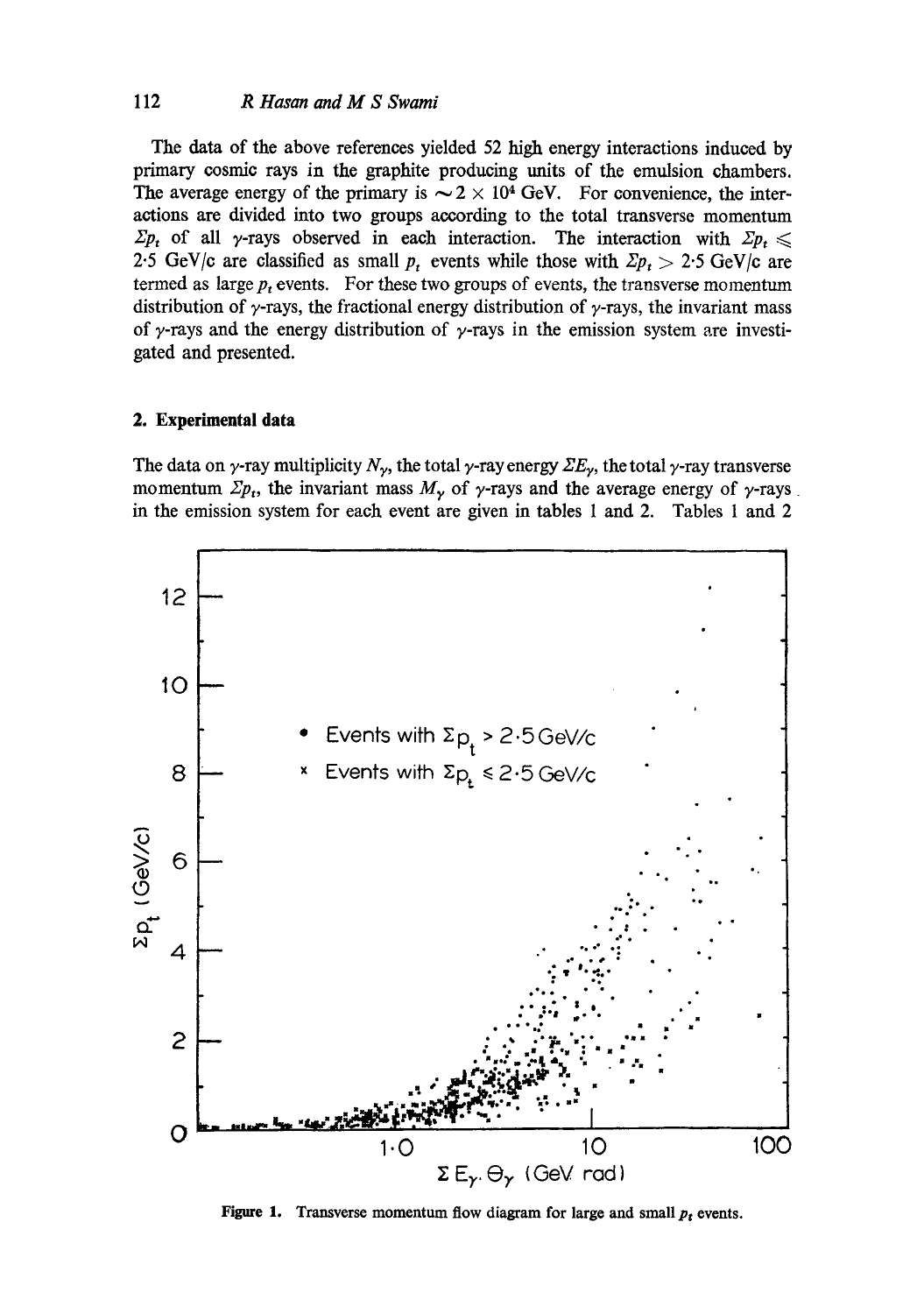respectively refer to small and large  $p_t$  events. Table 3 summarizes the percentage of  $\gamma$ -rays in different ranges of normalized emission angle,  $\theta_{\gamma}\Sigma E_{\gamma}$  for small and large  $p_t$  events. In table 4 are given the numbers of small and large  $p_t$  events in different energy ranges.

#### *2.1 Transverse momentum distribution of 7-rays*

The transverse momentum flow diagram *i.e.*, the sum of  $p_t$  of all  $\gamma$ -rays with emission angle less than  $\theta_{\gamma}$  versus the energy normalized emission angle  $\theta_{\gamma} \Sigma E_{\gamma}$  is shown in figure 1 where the crosses and dots respectively refer to small and large  $p_t$  events. As is evident from the figure, the transverse momentum flow is different for the two types of events in  $\theta_{\gamma} \Sigma E_{\gamma}$  range (10-100) rad. GeV. This feature of the transverse momentum flow diagram can be used to distinguish between the two types of events. The integral transverse momentum distributions of  $\gamma$ -rays for small and large  $p_t$  events are separately shown in figure 2. The detection threshold of 50 GeV results in a detection bias against small  $p_t$   $\gamma$ -rays. Therefore,  $\gamma$ -rays of  $p_t \geq 0.2$  GeV/c are used to



**Figure 2.**  *Pt* **events. Integral transverse momentum distribution of y-rays for large and small**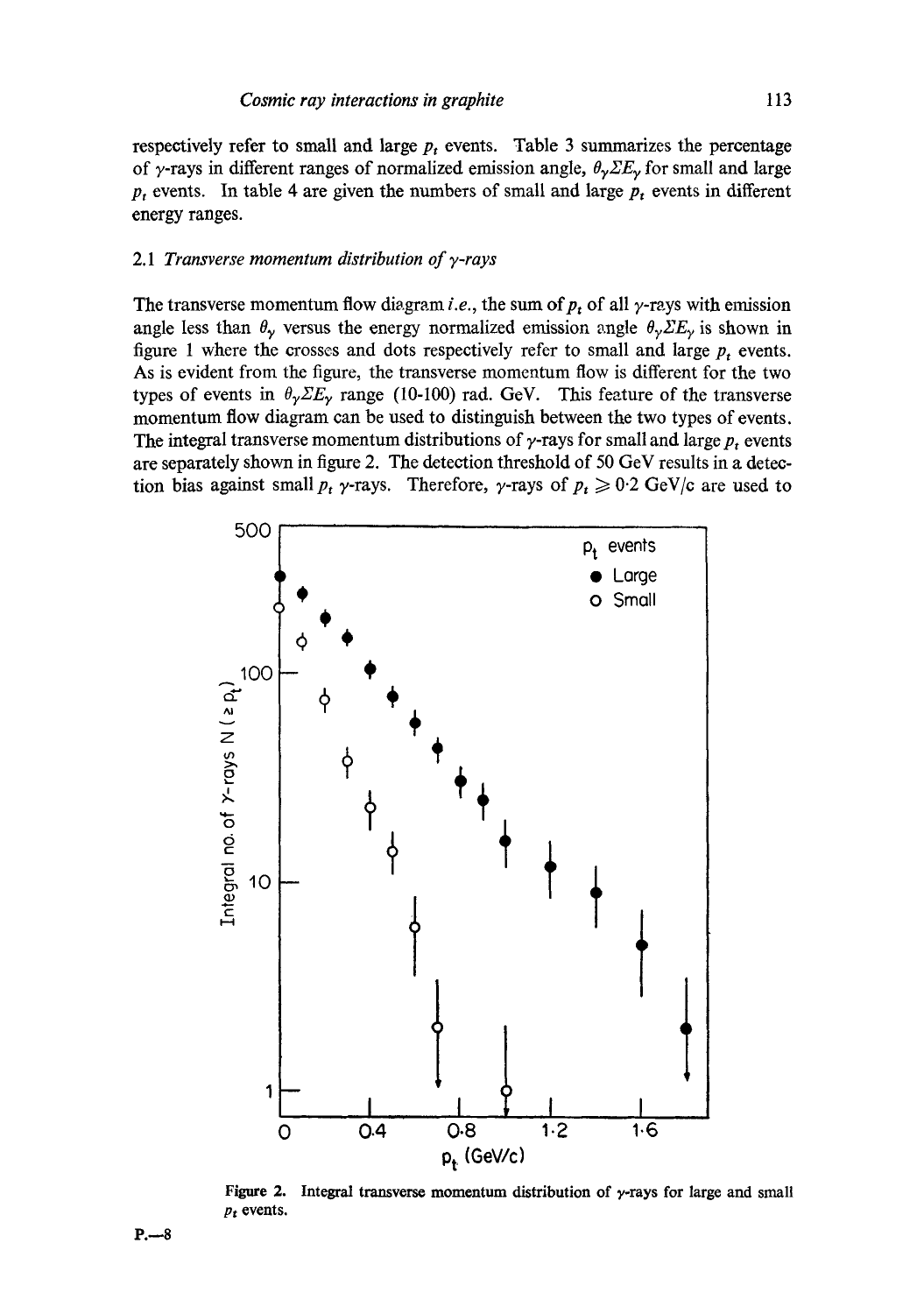calculate the distribution function for the two groups of events. The distributions are consistent with the expression

$$
\frac{dN}{dp_t} \propto \exp\left(-\frac{pt}{\langle p_t \rangle}\right),\tag{1}
$$

where  $\langle p_t \rangle$  is the average transverse momentum of  $\gamma$ -rays. The values of  $\langle p_t \rangle$ are (0.166  $\pm$  0.016) GeV/c and (0.375  $\pm$  0.027) GeV/c for small and large  $p_t$  events respectively. Thus the combined  $p_t$  distribution is consistent with the expression

$$
\frac{dN}{dp_t} = A \exp\left(-6p_t\right) + B \exp\left(-\frac{p_t}{0.375}\right),\tag{2}
$$

where  $A$  and  $B$  are constants.

# 2.2 *Fractional energy distribution of y-rays*

The fractional energy,  $f = E_{\gamma}/\Sigma E_{\gamma}$ , distributions for small and large  $p_t$  events are separately shown in figure 3. The events with  $f \ge 0.05$  are free from detection bias.



**Figure 3.** Fractional energy distribution of  $\gamma$ -rays for large and small  $p_t$  events, The solid curves represent equation (4) for  $f_0 = 0.32$  and 0.24.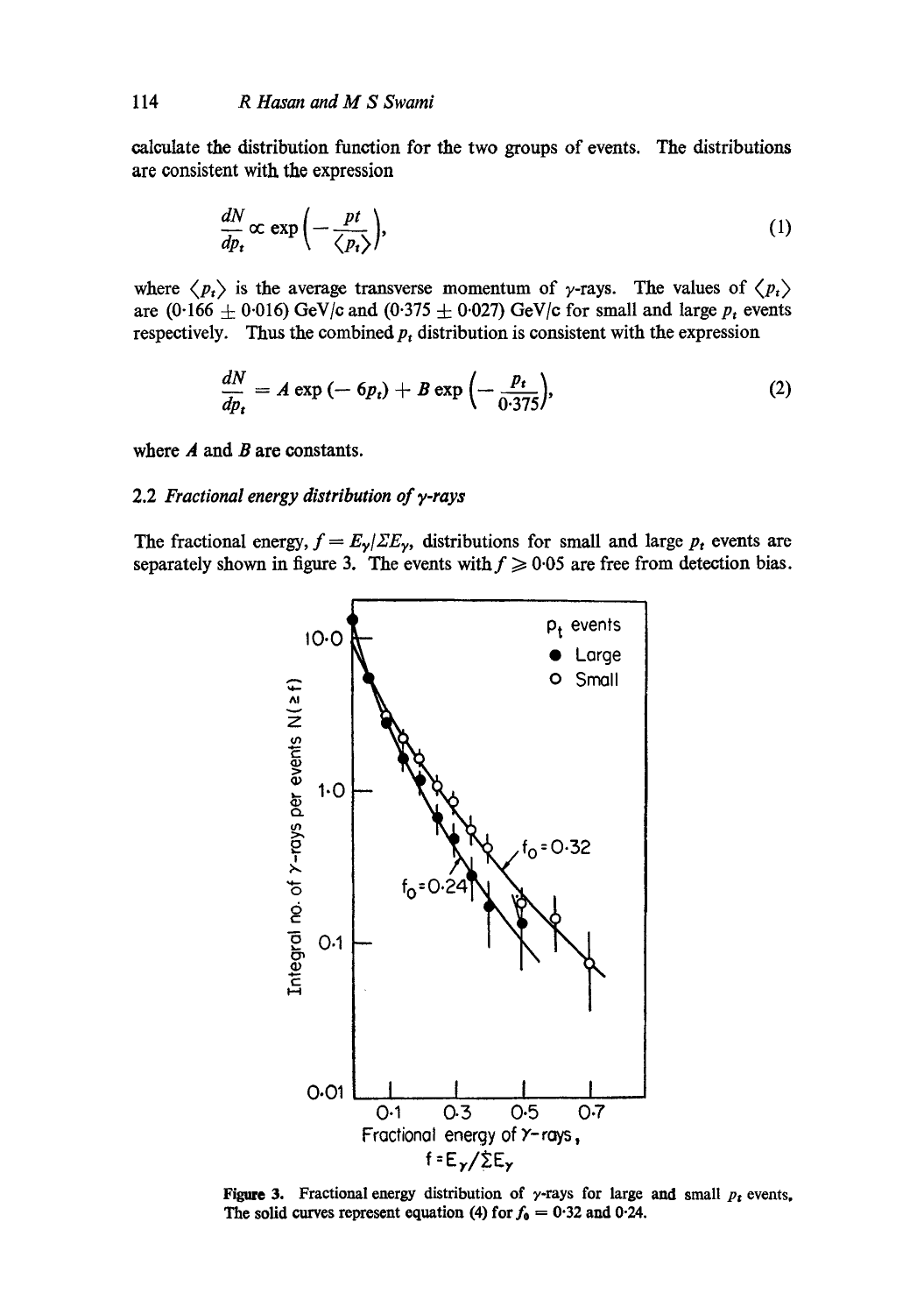It can be seen that the distribution cannot be fitted with a single exponential function. The distribution decreases more rapidly than a single exponential distribution at low values of f. Therefore, the expected fractional energy distribution of  $\gamma$ -rays is calculated on the assumption that the fractional energy distribution of the parent  $\pi^{\circ}$  -mesons is given by the expression

$$
f\frac{dN}{df} \propto \exp\left(-f/f_0\right). \tag{3}
$$

Neglecting the rest mass of  $\pi$ ° -mesons, the fractional energy distribution of  $\gamma$ -rays from the above expression is of the form (Kopylov 1973),

$$
N(\geqslant f)=\mathrm{Const}\int\limits_{f}^{1}dy\int\limits_{y}^{1}\frac{\exp\left(-z/f_{0}\right)}{z^{2}}dz.
$$

The above expression can be reduced to the following form (Sato *et al* 1976)

$$
N(\geqslant f)\simeq E_1(f/f_0)-E_2(f/f_0),\qquad \qquad (4)
$$

where  $E_1$  and  $E_2$  are the exponential integrals. The fractional energy distribution was plotted using equation (4) for different values of  $f_0$  for small and large  $p_t$  events. To find out the best fit distribution,  $\psi^2$ -test was done and it was observed that the distribution with  $f_0 = 0.32$  for small  $p_t$  events and  $f_0 = 0.24$  for large  $p_t$  events give the least value of  $\psi^2$  per point. The least value of  $\psi^2$  per point is 0.13 for small  $p_t$  events and 0.19 for large  $p_t$  events.

#### 2.3 *lnvariant mass of* v-rays

The invariant mass of  $\gamma$ -rays in an interaction is defined as the sum of energies of all  $\gamma$ -rays in the emission system. The emission system is the system in which the total energy of  $\gamma$ -rays in an interaction is minimum. Mathematically, it can be represented by the following relation.

$$
M_{\gamma} = [(\Sigma E_{\gamma})^2 - (\Sigma P_{\gamma})^2]^{1/2}, \tag{5}
$$

where the summation covers all  $\gamma$ -rays in an interaction. For the purpose of computation, the above relation can be expressed in terms of the observed quantities as

$$
M_{\gamma} = [(\Sigma E_{\gamma}) \cdot \Sigma (E_{\gamma} \cdot \theta_{\gamma}^2)]^{1/2}.
$$
 (6)

Histograms of the calculated values of the invariant mass  $M<sub>\gamma</sub>$  are constructed for small and large  $p_t$  events. These are shown in figure 4. The average values of  $M_\gamma$  for the two types of events are

$$
\langle M_{\gamma} \rangle = (2.41 \pm 0.48)
$$
 GeV for small *p*<sub>t</sub> events,  
 $\langle M_{\gamma} \rangle = (7.93 \pm 1.58)$  GeV for large *p*<sub>t</sub> events.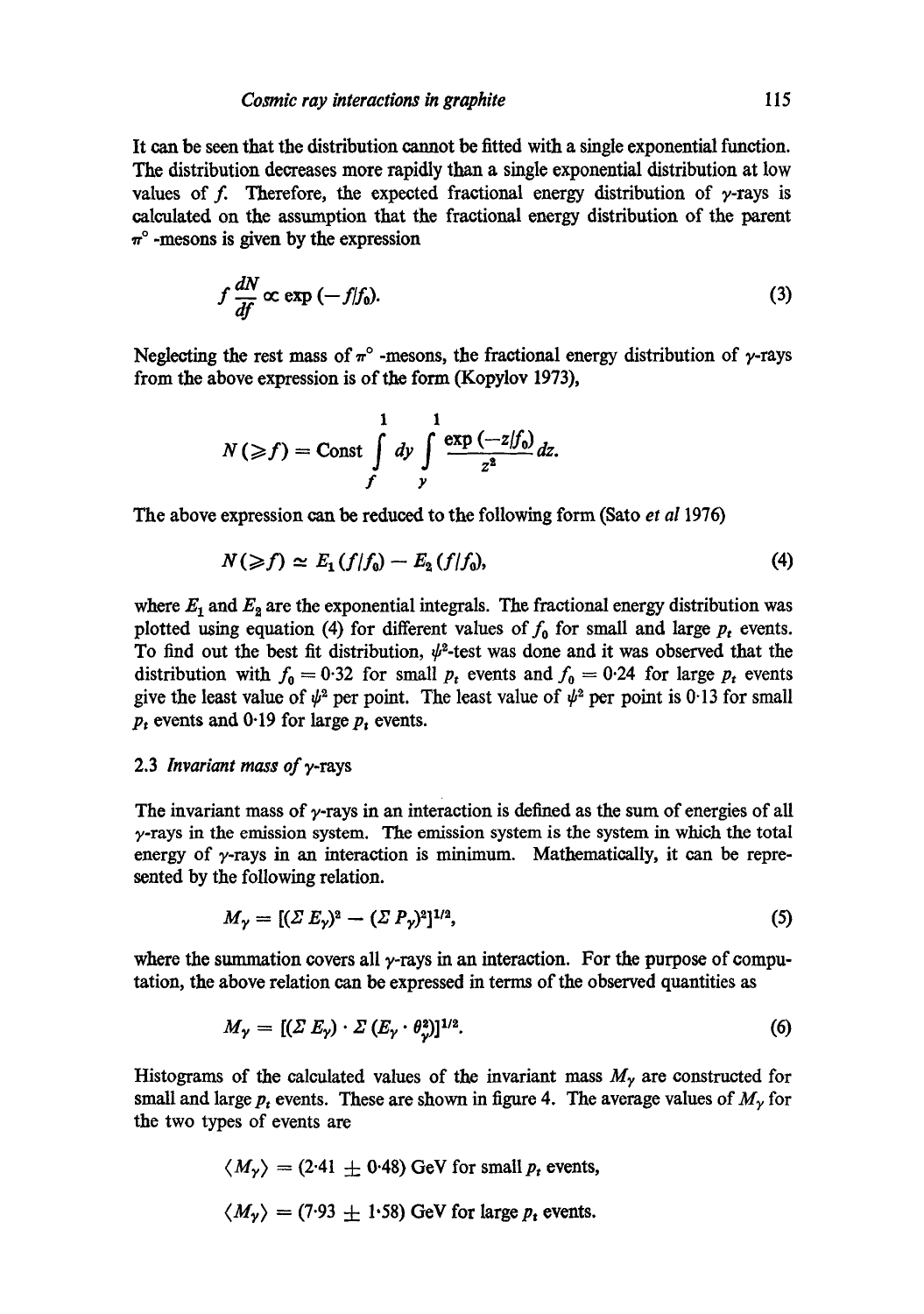

**Figure 4.** Histograms of the invariant mass  $M_{\gamma}$ .

## 2.4 *Energy of y-rays in the emission system*

The energy of  $\gamma$ -rays in the emission system is estimated using the relation

$$
E_{\gamma e} = \frac{1}{2} \left[ \gamma_e \left( E_\gamma \cdot \theta_\gamma^2 \right) + E_\gamma / \gamma_e \right],\tag{7}
$$

where  $\gamma_e$  is the Lorentz factor of the emission system,  $E_\gamma$  is the  $\gamma$ -ray energy and  $\theta_\gamma$ is the angle of emission of the  $\gamma$ -ray with respect to the energy weighted centre of the interaction (Agrawal *et al* 1979). The values of  $\gamma_e$  are calculated using the following relation

$$
\gamma_e = \left[ \frac{\Sigma E_\gamma}{\Sigma \left( E_\gamma \cdot \theta_\gamma^2 \right)} \right]^{1/2},\tag{8}
$$

where the summation covers all  $\gamma$ -rays in an interaction. The value of  $E_{\gamma_e}$  for each  $\gamma$ -ray in an interaction is estimated using the above relations. These values are listed in tables 1 and 2. In figure 5, we plot the average energy of  $\gamma$ -rays in the emission system versus the total transverse momentum of  $\gamma$ -rays,  $\Sigma$   $p_t$ , in an interaction. It can be seen from the figure that  $\langle E_{\gamma e} \rangle$  is larger for large  $p_t$  events. For large  $p_t$ events, the average value of  $E_{\gamma e}$  is found to be (0.599  $\pm$  0.069) GeV while it is  $(0.344 \pm 0.038)$  GeV for small  $p_t$  events.

## **3. Discussion of the results**

The transverse momentum distributions of small and large  $p_t$  events are shown in figure 2. The average values of  $p_t$  for small and large  $p_t$  events are (0.166  $\pm$  0.016) GeV/c and (0.375  $\pm$  0.027) GeV/c, respectively. The fractional energy distributions for the two types of events are shown in figure 3. These spectra cannot be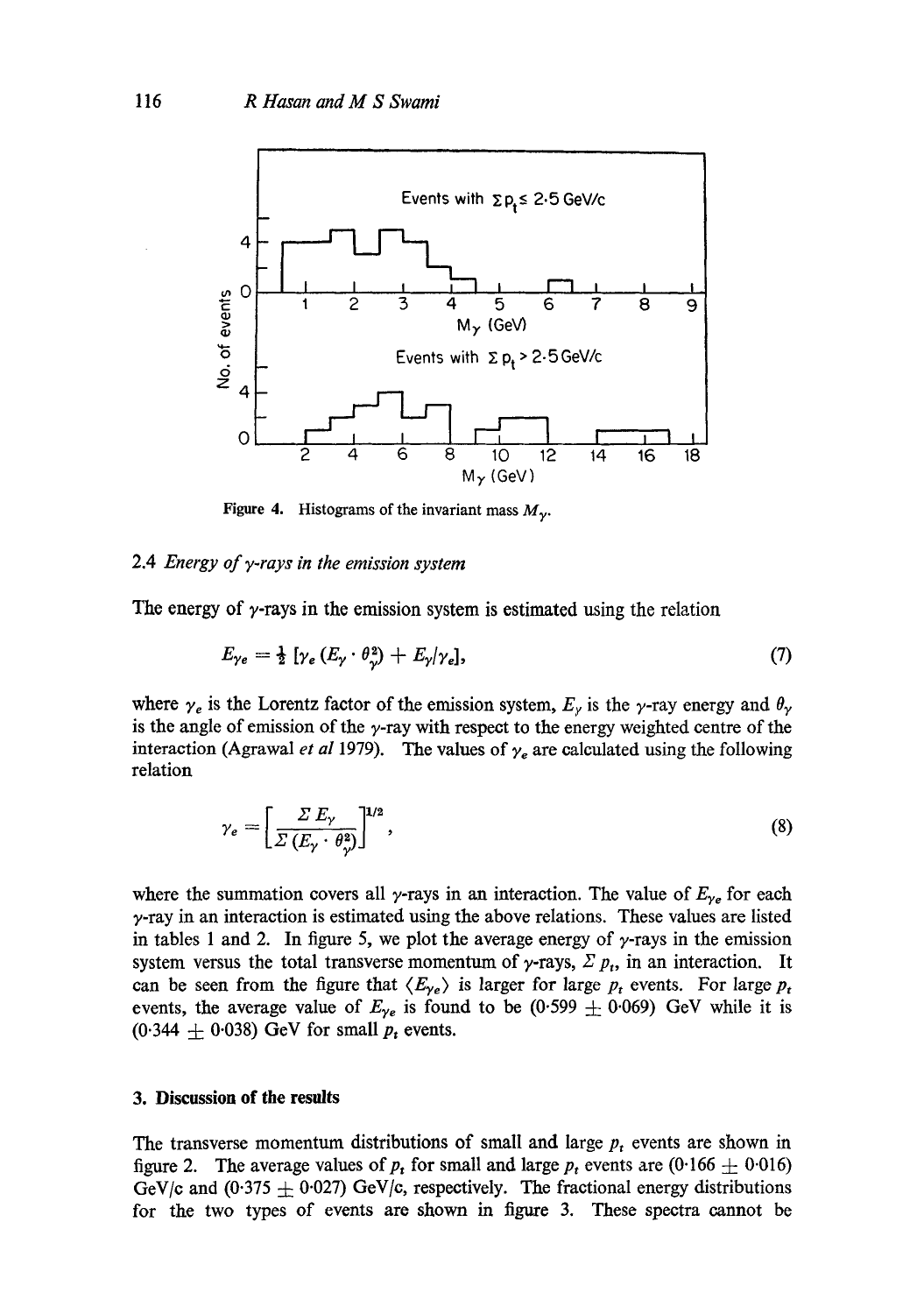

Figure 5. Average energy of  $\gamma$ -rays,  $\langle E_{\gamma} \rangle$ , in the emission system for each event versus that total transverse momentum of  $\gamma$ -rays,  $\sum p_i$ .

| Event No.      | $\mathit{\Sigma}E_\gamma$ | $\mathcal{Z}_{p_{t}}$ | $N_{\gamma}$                               | $M_{\gamma}$ | $\langle E_{\gamma_e} \rangle$ |  |
|----------------|---------------------------|-----------------------|--------------------------------------------|--------------|--------------------------------|--|
|                | (GeV)                     | (GeV/c)               |                                            | (GeV)        | (GeV)                          |  |
|                |                           |                       |                                            |              |                                |  |
| $AI-B7$        | 1005                      | 1.69                  | 9                                          | 2.6          | 0.29                           |  |
| Al-E67         | 1100                      | 1.81                  | 9                                          | 3.0          | 0.34                           |  |
| $AI-E6$        | 1230                      | 1.5                   | 11                                         | $2 - 3$      | 0.19                           |  |
| $AI-B25$       | 1260                      | 0.55                  | 7                                          | 0.8          | 0.12                           |  |
| Al-B67         | 1275                      | $1 - 13$              | 7                                          | 1.6          | 0.23                           |  |
| <b>Br-H180</b> | 1300                      | 1.18                  | 7                                          | 1.8          | 0.26                           |  |
| <b>Br-K123</b> | 1390                      | 1.54                  | 9                                          | 3.5          | 0.39                           |  |
| <b>Bo-169</b>  | 1405                      | $1 - 93$              |                                            | $2 - 7$      | 0.45                           |  |
| Al-C11         | 1450                      | 1.69                  | $\frac{6}{8}$                              | 2.5          | 0.28                           |  |
| $AI-43$        | 1520                      | 0.92                  | 6                                          | 1.5          | 0.26                           |  |
| $AI-G14$       | 1540                      | 1.45                  | 6                                          | 3.7          | 0.56                           |  |
| $Br-L74$       | 1550                      | 0.99                  |                                            | 1.7          | 0.28                           |  |
| A1-F29         | 1585                      | $2 - 03$              |                                            | 4.2          | 0.54                           |  |
| <b>Bo-436</b>  | 1840                      | 1.07                  | 6344                                       | 1.4          | 0.35                           |  |
| <b>Br-H181</b> | 1840                      | 1.55                  |                                            | 3.5          | 0.86                           |  |
| <b>Bo-238</b>  | 1990                      | 1.64                  | 10                                         | 2.2          | 0.22                           |  |
| <b>Bo-468</b>  | 2000                      | 1.24                  | 7                                          | $1 - 4$      | 0.20                           |  |
| Al-A20         | 2020                      | 1.64                  | 4                                          | $1-9$        | 0.48                           |  |
| $Br-H11$       | 2120                      | $1 - 38$              |                                            | 3.6          | 0.60                           |  |
| <b>Bo-597</b>  | 2130                      | 2.37                  | $\begin{array}{c} 6 \\ 8 \\ 4 \end{array}$ | $2 - 7$      | 0.34                           |  |
| $Br-G62$       | 2220                      | 0.62                  |                                            | 1.5          | 0.38                           |  |
| <b>Bo-581</b>  | 3220                      | $2 - 40$              | $1\dot{1}$                                 | 3.4          | 0.31                           |  |
| Br-B34         | 3410                      | 0.58                  | $\overline{4}$                             | 0.7          | 0.18                           |  |
| $Br-E13$       | 3780                      | 2.28                  | 14                                         | $1 - 7$      | 0.12                           |  |
| <b>Bo-467</b>  | 3780                      | $1 - 10$              | 6                                          | 2.6          | 0.43                           |  |
| $Br-I4$        | 4960                      | 0.40                  |                                            | 0.68         | 0.14                           |  |
| $Br-F2$        | 5150                      | 2.25                  | 5<br>8<br>9                                | $6 - 4$      | 0.80                           |  |
| <b>Br-E39</b>  | 5250                      | 1.29                  |                                            | 0.91         | 0.13                           |  |
| $Br-K45$       | 6700                      | 1.27                  | 7                                          | 3.8          | 0.54                           |  |
|                |                           |                       |                                            |              |                                |  |

Table 1. Data on small  $p_t$  events  $(\sum p_t \leq 2.5 \text{ GeV/c})$ .

A1-Aligarh Data; ]]o-Bombay Data; Br-Bristol Data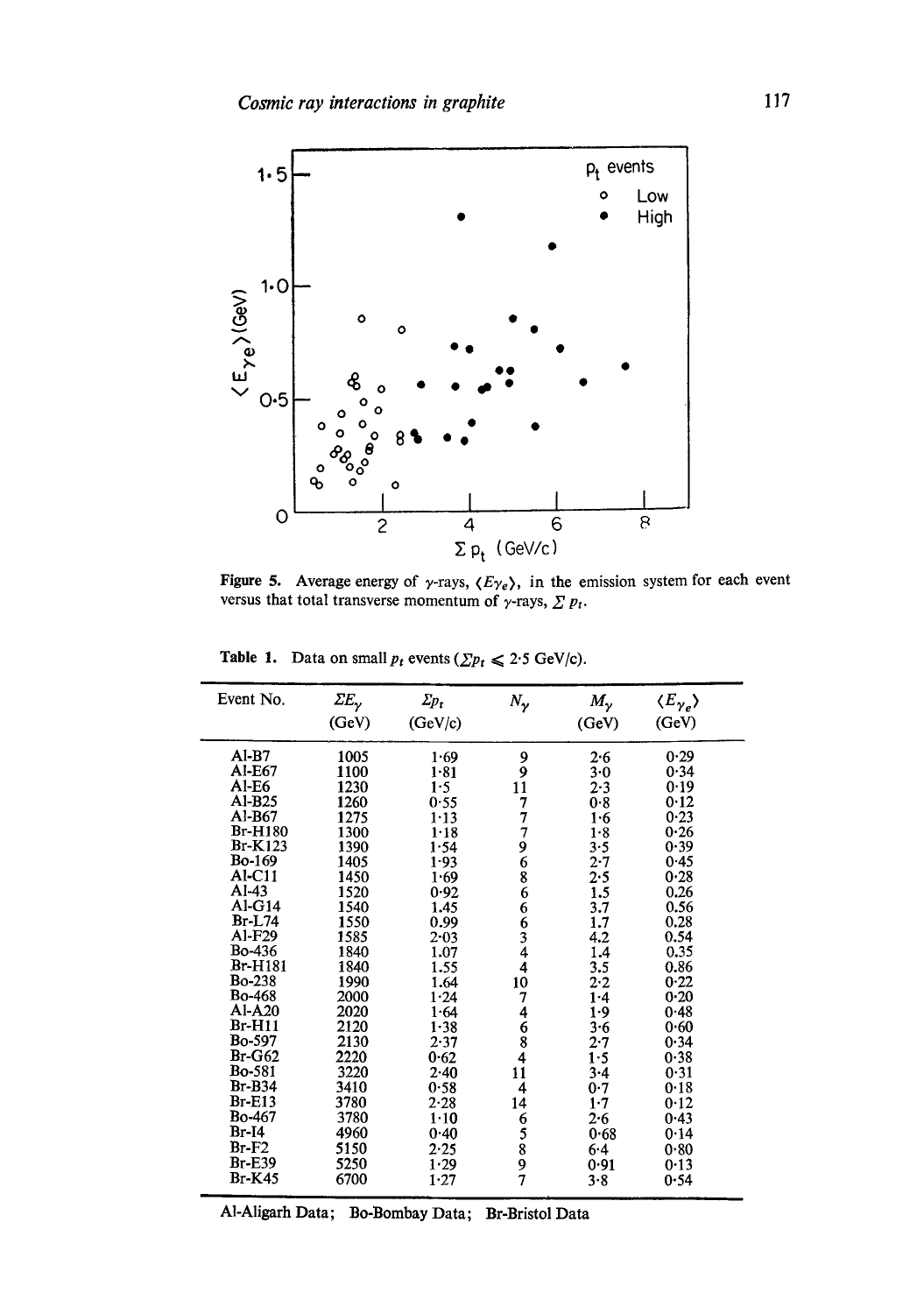| Event No.      | ΣΕγ   | $\sum p_t$ | $N_{\gamma}$ | $M_{\gamma}$ | $\langle E_{\gamma_e} \rangle$ |
|----------------|-------|------------|--------------|--------------|--------------------------------|
|                | (GeV) | (GeV/c)    |              | (GeV)        | (GeV)                          |
| Bo-97          | 1385  | 4.06       | 12           | 4.7          | 0.39                           |
| Al-F35         | 1395  | $3 - 88$   | 18           | 5.6          | 0.21                           |
| Br-149         | 1500  | 4.03       | 7            | 5.0          | 0.71                           |
| <b>Bo-1172</b> | 1500  | 3.68       | 8            | $4 - 4$      | 0.55                           |
| <b>Bo-278</b>  | 1570  | 4.40       | 10           | 5.4          | 0.54                           |
| <b>Bo-471</b>  | 1590  | $2 - 81$   | 10           | 3.2          | 0.32                           |
| <b>Bo-713</b>  | 1650  | 4.96       | 10           | $6 - 2$      | 0.62                           |
| <b>Bo-500</b>  | 1770  | 3.63       | 7            | $5-1$        | 0.73                           |
| Al-F2          | 1815  | 5.25       | 14           | $7 - 2$      | 0.37                           |
| <b>Br-F75</b>  | 1960  | 2.73       | 8            | 2.8          | 0.35                           |
| <b>Bo-675</b>  | 2010  | 3.49       | 12           | 3.9          | 0.33                           |
| <b>Bo-494</b>  | 2460  | 4.94       | 12           | 6.7          | 0.56                           |
| Al-E22         | 2815  | 4.33       | 11           | 5.9          | 0.54                           |
| <b>Br-C50</b>  | 3840  | 6.13       | 11           | 7.8          | 0.71                           |
| <b>Bo-589</b>  | 3850  | 5.89       | 10           | $11 - 7$     | 1.17                           |
| <b>Bo-620</b>  | 4720  | 12.23      | 19           | $15 - 7$     | 0.83                           |
| <b>Bo-607</b>  | 5680  | 5.58       | 12           | $9 - 6$      | 0.80                           |
| Bo-67          | 5760  | 3.84       | 11           | 14.3         | 1.30                           |
| Br-G2          | 8510  | 2.86       | 13           | 7.2          | 0.56                           |
| <b>Br-K168</b> | 9190  | 4.62       | 18           | $10-9$       | 0.61                           |
| $Br-K16$       | 10460 | 6.60       | 21           | $11 - 7$     | 0.56                           |
| <b>Br-K48</b>  | 13420 | 4.96       | 12           | $10-2$       | 0.85                           |
| <b>Br-K14</b>  | 14810 | 7.58       | 27           | $17 - 1$     | 0.63                           |

Table 2. Data on large  $p_t$  events  $(\Sigma p_t > 2.5 \text{ GeV/c})$ 

AI-Aligarh Data; Be-Bombay Data; Br-Bristol Data

represented by a single exponential function, but are well approximated by a function of type

$$
N(\geqslant f)\simeq E_1(f/f_0)-E_2(f/f_0),
$$

where the values of  $f_0$  for small and large  $p_t$  events are 0.32 and 0.24 respectively. This suggests that the fractional energy distribution of the parent  $\pi^{\circ}$  -mesons is of the following form

$$
f\frac{dN}{df} = \text{Const.} \exp(-f/0.32) \text{ for small } p_t \text{ events},\tag{9}
$$

$$
f\frac{dN}{df} = \text{Const.} \exp(-f/0.24) \text{ for large } p_t \text{ events.}
$$
 (10)

Thus f distribution of the parent  $\pi^{\circ}$  -mesons is steeper for large  $p_t$  events.

These results suggest that high energy interactions have a two-component structure; one characterized by small and the other by large  $\Sigma p_t$  values. A similar result has been observed by Sate and Sugimoto (1977), Halzen and Gaisser (1975), Filho *et al* (1979) and Lattes *et al* (1975). In table 5 we present  $\langle p_t \rangle$  for small and large  $p_t$  events as observed by different authors. From the table we observe that different authors have obtained similar values of  $\langle p_t \rangle$  for the two types of events. The small differences may be attributed to the difference in selection biases and the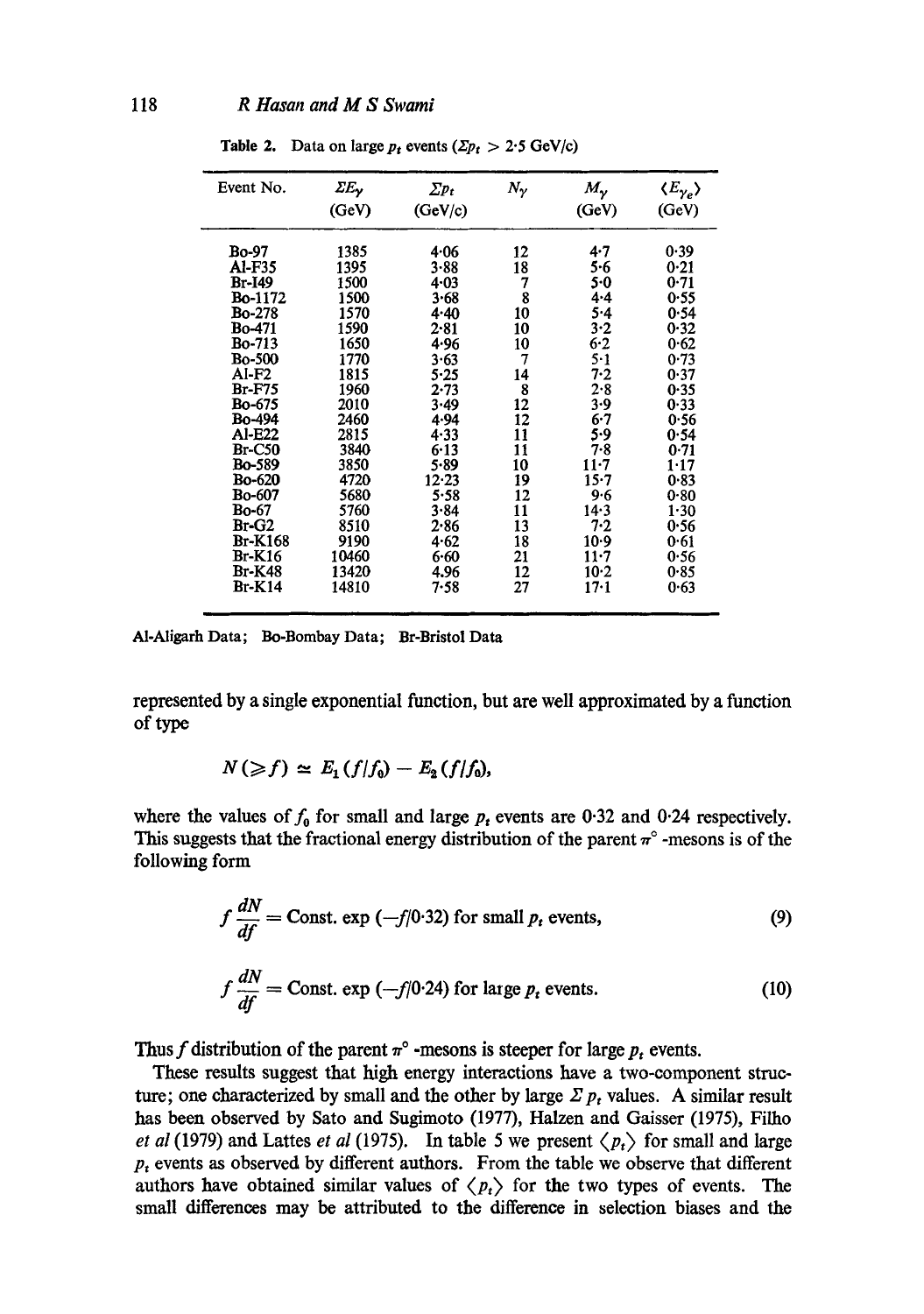observed ranges of  $p_t$  and  $\theta_{\gamma}$ . In table 4, we present the number of small and large  $p_t$ events in different ranges of  $\Sigma E_y$ . From the table it is clear that the number of large  $p_t$  events increases with energy. Sato and Sugimoto (1977) have also shown that the production cross-section of large  $p_t$  events increases with primary energy. As  $\langle p_t \rangle$  is larger for large  $p_t$  events, the  $\langle p_t \rangle$  for all events (low as well as large  $p_t$ events) must increase with primary energy as observed by several authors (Agrawal *et al* 1979; Sato *et al* 1976).

The estimated values of  $M<sub>y</sub>$  for the two types of events are given in tables 1 and 2. The average values of  $M_{\nu}$  for small and large  $p_t$  events are (2.41  $\pm$  0.48) GeV and (7.93  $\pm$  1.58) GeV respectively. In tables 1 and 2, the average value of y-ray energy

|                    | $\langle \Sigma E \rangle$<br>(GeV) | Range of $\theta$ , $\Sigma E$ , (rad. GeV) |              |            |  |  |
|--------------------|-------------------------------------|---------------------------------------------|--------------|------------|--|--|
|                    |                                     | $0.1 - 1.0$                                 | $1.0 - 10.0$ | $10 - 100$ |  |  |
| Small $p_t$ events | 1400                                | 35%                                         | $60\%$       | $5\%$      |  |  |
| Large $p_t$ events | 4500                                | $7\%$                                       | $63\%$       | $30\%$     |  |  |

Table 3. Percentage of y-rays in different ranges of normalised angle of emission  $(\theta_\mathbf{z} \Sigma E_\mathbf{z}).$ 

Table 4. Number of small and large  $p_t$  events in different  $\sum E_r$  ranges.

| Range of<br>$\mathcal{L} E_{\mathbf{z}}$<br>No. of<br>events | 1000-2000<br>(GeV) | 2000-5000<br>(GeV) | 5000<br>>(GeV) |
|--------------------------------------------------------------|--------------------|--------------------|----------------|
| Small $p_t$                                                  | 17                 | 9                  |                |
| Large $p_t$                                                  | 10                 | o                  |                |

Table 5. Average values of transverse momentum  $\langle p_t \rangle$  of  $\gamma$ -rays for small and large  $p_t$  events as observed by different workers.

| Reference    | No. of<br>events<br>analysed | Range of Mini-<br>$\mathcal{E}E_{\bullet}$<br>(TeV) |                                                            | Range of                          | Range of      | $\langle p_t \rangle$ (GeV/c) |                                     |
|--------------|------------------------------|-----------------------------------------------------|------------------------------------------------------------|-----------------------------------|---------------|-------------------------------|-------------------------------------|
|              |                              |                                                     | $\theta_{\tau}$ (rad.)<br>mum<br>energy<br>$E_{\nu}$ (GeV) |                                   | $p_t$ (GeV/c) | Small $p_{\tau}$<br>events    | Large $p_t$<br>events               |
| Sato and     |                              |                                                     |                                                            |                                   |               |                               |                                     |
| Sugimoto     |                              |                                                     |                                                            |                                   |               |                               |                                     |
| (1977)       | 15                           | $0.6 - 5$                                           | 30                                                         | $10^{-4} - 10^{-2}$               | $0.3 - 1.2$   | 0.166                         | 0.30                                |
| Lattes et al |                              |                                                     |                                                            |                                   |               |                               |                                     |
| (1971)       | 84                           | $10 - 30$                                           | 150                                                        | $10-5$ -10 <sup>-3</sup>          | $0.1 - 1.8$   | $0.12 \pm 0.07$               | $0.28 + 0.018$                      |
| Chinellato   |                              |                                                     |                                                            |                                   |               |                               |                                     |
| al (1977)    |                              | $9 - 42$                                            | 100                                                        | $10^{-5}$<br>$2.9 \times 10^{-3}$ | $0.1 - 1.8$   | 0.125                         | 0.250                               |
| Present      |                              |                                                     |                                                            |                                   |               |                               |                                     |
| analysis     | 52                           | $1 - 15$                                            | 50                                                         | $10^{-5} - 10^{-2}$               | $0.2 - 1.8$   |                               | 0.166 $\pm$ 0.016 0.375 $\pm$ 0.027 |
|              |                              |                                                     |                                                            |                                   |               |                               |                                     |